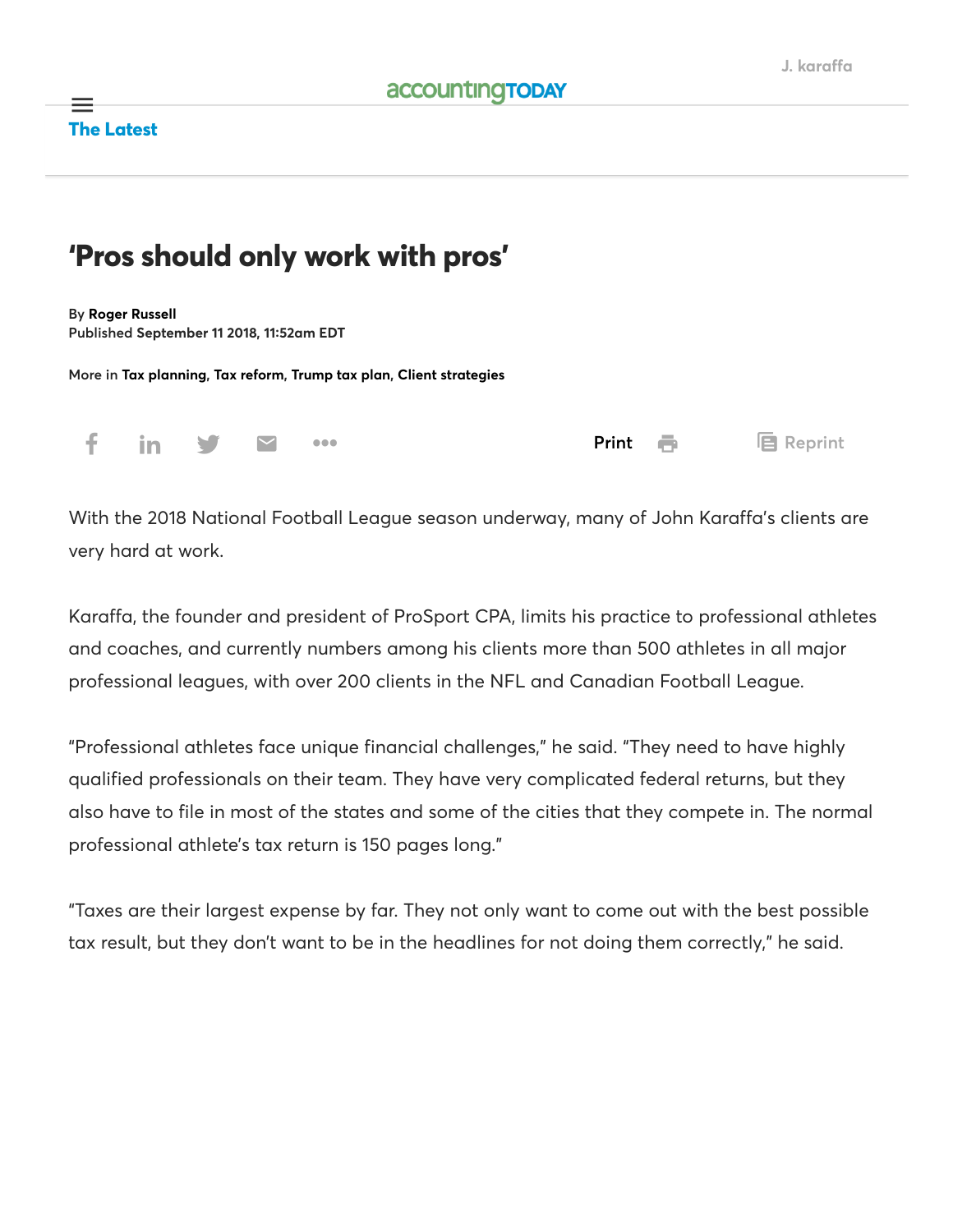

Even the cities where games are played in can complicate matters. Cleveland attempted to impose a tax on visiting athletes based on a games-played allocation, which taxed the portion of a professional athlete's income based on the number of games the athlete played in Cleveland in relation to the total number of games played that year. The Ohio Supreme Court struck this down, and the case, brought by two former pro football players, was denied cert (declined a hearing) by the U.S. Supreme Court in 2015, upholding the players' victory.

"The common allocation practice is based on 'duty days' – the number of days a player is present in the city divided by the total days the athlete is with the team," said Karaffa. "The 'days present' is normally two days for each game."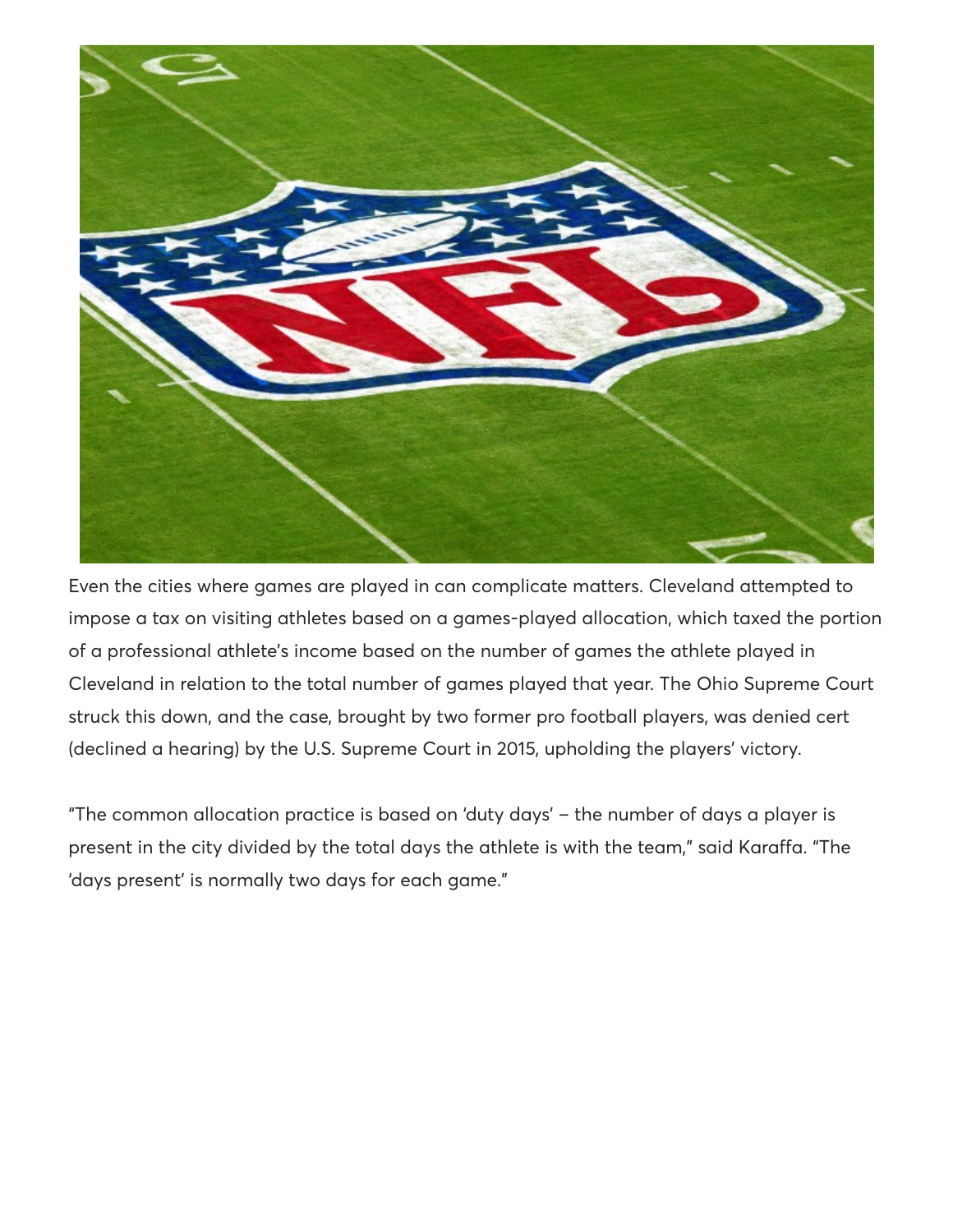"State tax planning is a very important part of dealing with the professional athlete," he continued. "The resident state will tax everything, and normally the player will get a credit for taxes paid to other jurisdictions, so the state of residence is fundamental. As a result of the cap on state and local taxes with the new tax bill, the discrepancy in tax between a high-tax state versus a low-tax state has grown. Over time, this could affect athlete decisions during free agency."

The Tax Cuts and Jobs Act will decrease the taxes of some professional athletes, while increasing the taxes of others, Karaffa observed. "Many athletes will benefit from lower tax rates, an increased standard deduction, and favorable treatment of business investments. Athletes who have substantial non-wage income such as income from endorsements, businesses, and partnerships, may benefit from the pass-through deduction. Overall, unless they are living in a high-tax state, married pro athletes will likely pay lower taxes, and unless they are living in a no-tax state, single pro athletes will likely pay higher taxes."

# eBook Keeping Pace With the [Evolution of Work](http://www.accountingtoday.com/whitepaper/keeping-pace-with-the-evolution-of-work)

Winning top talent is a major challenge for every organization today. Employers have always…

#### SPONSOR CONTENT FROM



[Talent-management systems](https://www.accountingtoday.com/talent-management-systems)

Many athletes are incorrectly advised to immediately set up an LLC or other corporate structures, Karaffa noted: "There's a time and place for utilizing a corporate structure in tax planning, but there are expenses associated with them and in most cases it's not necessary. But elite athletes with high endorsement income should absolutely set up an LLC and work with us on structuring it properly."

Karaffa's clients often come to him as a result of a referral by an athlete's agent. "Most athletes' agents are quite savvy about the need to bring qualified CPAs to the table," he said. "And financial advisors understand that they should be in communication with us on retirement